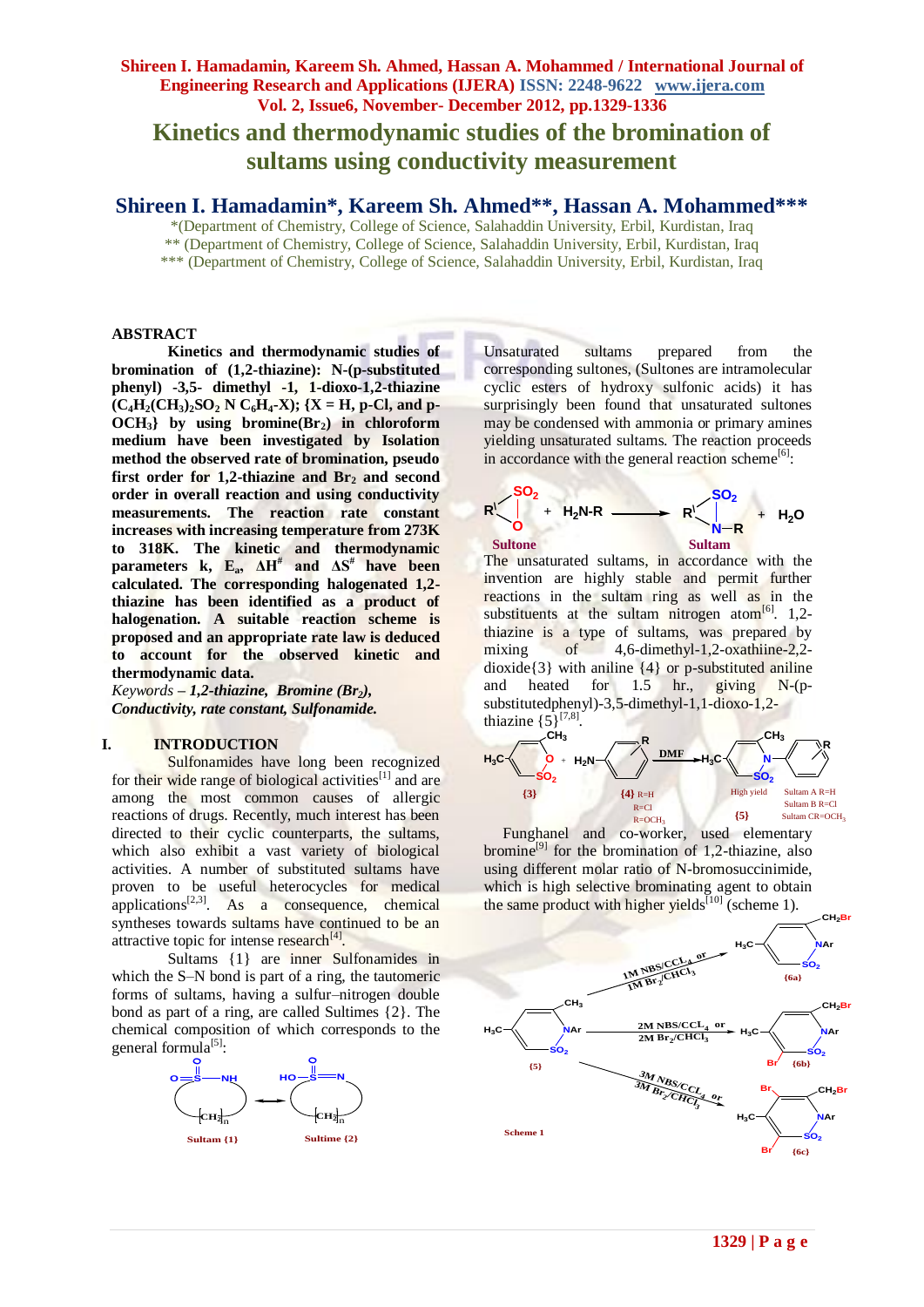Because of our continuing interest in mild reagents for the introducing of halogens into organic molecules and because only limited kinetic and thermodynamic information is available on sultam reactions with bromine, we found it is important to determine kinetic and thermodynamic parameters of the halogenation reactions of 1,2-thiazine.

# **II. EXPERIMENTAL**

## **2.1 Chemicals**

All chemicals used were of an analytical grade reagent, and methanol (99.9% purity) was purchased from TEDIA Company, Inc. (USA). N,N-Dimethylformamide (DMF) 99.8% from BioSolve. Acetone 99.5%, Chloroform >99.4%, bromine  $(Br_2)$ >97% hydrochloric acid (HCl) 97% by Fluka., Aniline 90% , Acetic anhydride 99%, Sulphuric acid and sultone 98% by Sigma Aldrich Co.,4- Chloroaniline, 4-methoxyaniline by Riedel-de Haën, Franç.

### **2.2 Synthesis of N-(p-substituted phenyl)-3,5 dimethyl-1,1-dioxo-1,2-thiazine ((5)A-C)**

A mixture of 0.1mole (16gm) sultone {3} and 0.1 mole (9.1 ml) of aniline or p-substituted aniline were dissolved in 25ml N,N-dimethyl formamide (DMF), the contents reflexed for 1.5hr , then cooled to room temperature and 10ml of (0.1 N) HCl was added to remove the excess of aniline then the precipitate collected by filtration, washed with cold water dried and recrystallized in methanol<sup>[9]</sup>. The physical properties are shown in  $table(1)$ .

Table (1): Some physical properties of the compounds (sultam A, B, C).

| Compou<br>nds |   | para-R | <b>Molecular</b><br>formula | M <sub>wt</sub><br>$g/mol$ . | Yiel<br>$d\%$ |
|---------------|---|--------|-----------------------------|------------------------------|---------------|
| <b>Sultam</b> | А |        | $C_{12}H_{13}NO_2S$         | 235.303                      | 53            |
| ${5}$         | B | C1     | $C_{12}H_{12}NO_2SC1$       | 269.749                      | 42.           |
|               |   | OCH3   | $C_{13}H_{15}NO_3S$         | 265.329                      | 49            |

## **2.3 Experimental techniques and apparatus**

The conductivity of the dissolved hydrogen bromide was measured by Hanna conductivity meter that was readily adapted to automatic recording operation as in fig. (1) at temperatures (273, 283, 293, 298, 303, 318)K, for each temperature the conductivity was measured for a (200ml) water in a round bottom flask in which the hydrogen bromide (HBr) gas evolved as a side product of the reaction was dissolved by passing nitrogen gas flow through the reaction at different time intervals.



**Figure(1):Illustrative schematic diagram of the electrical conductivity measurement.**

## **2.3.1 Typical kinetic experiment of the molar ratio (1:15) (Sultam A : Br2)**

 $0.235g(0.001mol, 0.0928mol dm<sup>-3</sup>)$  of 1,2thiazine (Sultam A) was dissolved in 10ml of chloroform then added in a reaction vessel  $(R)$ which is clamped in a thermostat at constant 298K temperature (as illustrated in the fig. (1)) after thermal equilibrium has been reached, bromine  $(Br_2)$  $10.77$ ml (0.015mol, 1.392mol dm<sup>-3</sup>) added which is also allowed in 298K thermostat to come to temperature equilibrium before use. A pure nitrogen gas with constant speed 10 dm<sup>3</sup>/hr. by using gas flow meter was passed through a reaction mixture (R) that can transfer the hydrogen bromide (HBr) gas which is formed from the reaction, to the three necked flask (A) which contains (200ml) distilled water at 298K, and the conductivity cell was fitted with a rubber stopper and the conductivity readings from conductivity meter (C) were recorded (the conductivity of distilled water as a blank was excluded). The other neck of the flask (A) connected by a rubber tube to the flask (I) which contains 10ml distilled water and indicator, the color dose not changed indicating that all HBr gas are trapped and dissolved in the flask (A) insuring the accuracy of the conductivity measurement. The experiment was repeated with the same weight and volumes of reactant at each (273, 283, 293, 303, 318)K, temperature, also for other sultams B and C.

## **2.3.2 Molar ratio (15:1) (Sultam A : Br2)**

Using concentrations by dissolving 3.5295g (0.015mol, 1.4923mol dm-3 ) of 1,2-thiazine (Sultam A) 10ml of chloroform at 298K and the brominated agent,  $(Br_2)$  0.0513ml (0.001mol,  $0.0994$ mol dm<sup>-3</sup>) was added.

## **2.3.3 Molar ratio (1:1) (Sultam A : Br2)**

Using concentrations by dissolving 0.235g  $(0.001 \text{mol}, 0.197 \text{mol})$  dm<sup>-3</sup>) of 1,2-thiazine (Sultam A) 10ml of chloroform at 298K and the brominated agent, (Br<sub>2</sub>) 0.0512ml (0.001mol, 0.1974mol dm<sup>-3</sup>) was added.

# **III. RESULTS AND DISCUSSION**

#### **3.1 The bromination using sultam:Br<sup>2</sup> (1:15) molar ratio**

The ability of conducting of the ions of hydrogen bromide (HBr) produced as a side product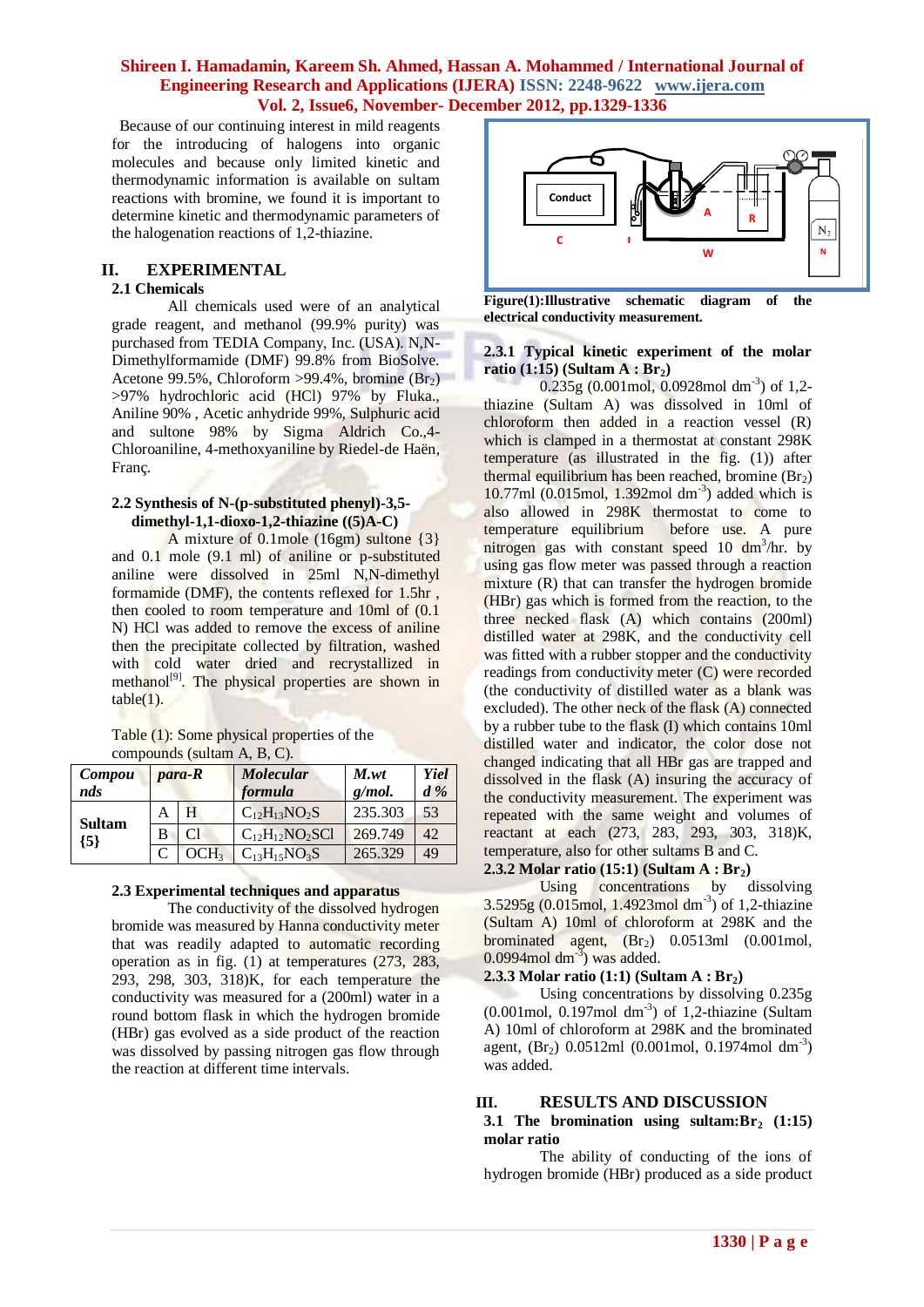has been obtained by conductometric measurements, at six different temperatures (between 273- 318K). The conductivity of HBr were increased with time at constant temperature as shown in fig.(2) indicating as the temperature increased the amount of molecular interactions will increase as a result the reaction more quickly goes to the product. 2):Variation of conductivity of the HBr with time for bromination of sultams (A, B, C) at different temperature.



Figure (2):Variation of conductivity of the HBr with time for bromination of sultams (A, B, C) at different temperature.

### **3.1.1 Interpretation of the overall kinetic and thermodynamic results**

The results obtained from the kinetic data for the product of the bromination of sultams were found to follow pseudo first-order kinetics according to the equation (1). The rate constant values (k) at different temperature were calculated for the product from the pseudo first order equation $\prod_{14,15}$ .

$$
Ln(L_{\infty} - L_t) = \ln L_{\infty} - kt \tag{1}
$$

Where  $L_t$ : conductivity of the dissolved HBr gas at any time (t).  $L_{\infty}$ : conductivity of the dissolved HBr gas at infinite time  $(t<sub>∞</sub>)$ . t: time in sec. k: rate constant of reaction in sec<sup>-1</sup>. ( $L_{\infty}$ - $L_{t}$ ): concentration of product at any time. The value of k for each temperature was evaluated from the slope of the linear plots of  $ln(L_{\infty}-L_{t})$  against (t), the data plots are shown in the fig. (3) and the summary of findings of k,  $t_{1/2}$ , and  $R^2$  are given in the table(2), where  $t_{1/2}$  is the half-life of the reaction  $R^2$  is the correlation coefficient which is a measure of the goodness-of-fit of the regression and  $0 \le R^2 \le 1$ .

Pseudo first order equation was fitted for the data, since linear plots are formed as in the fig.(3) and  $R^2$ correlation coefficient are given in table (2) which are very close to unity indicating excellent fit to the equation. Rate constant values and half time  $(t_{1/2})$ value are shown in table (2). The k-value of (p-Cl)substituted sultam (B) which has electron withdrawing effect, rate constant decreased  $(k=$  $2 \times 10^{-4}$  sec<sup>-1</sup> at 298K) and t<sub>1/2</sub> increased (t<sub>1/2</sub> = 3465) sec ), While for  $(p-OCH_3)$  substituted sultam  $(C)$ which increases the electron density at the reaction center, the k-value increased  $(k = 26 \times 10^{-4} \text{ sec}^{-1}$  at 298K) and  $t_{1/2}$  decreased (  $t_{1/2}$ = 1952.3 sec.), as a result the same sequence of k-values that is obtained  $p-CCH_3 > H > p-Cl.$ 

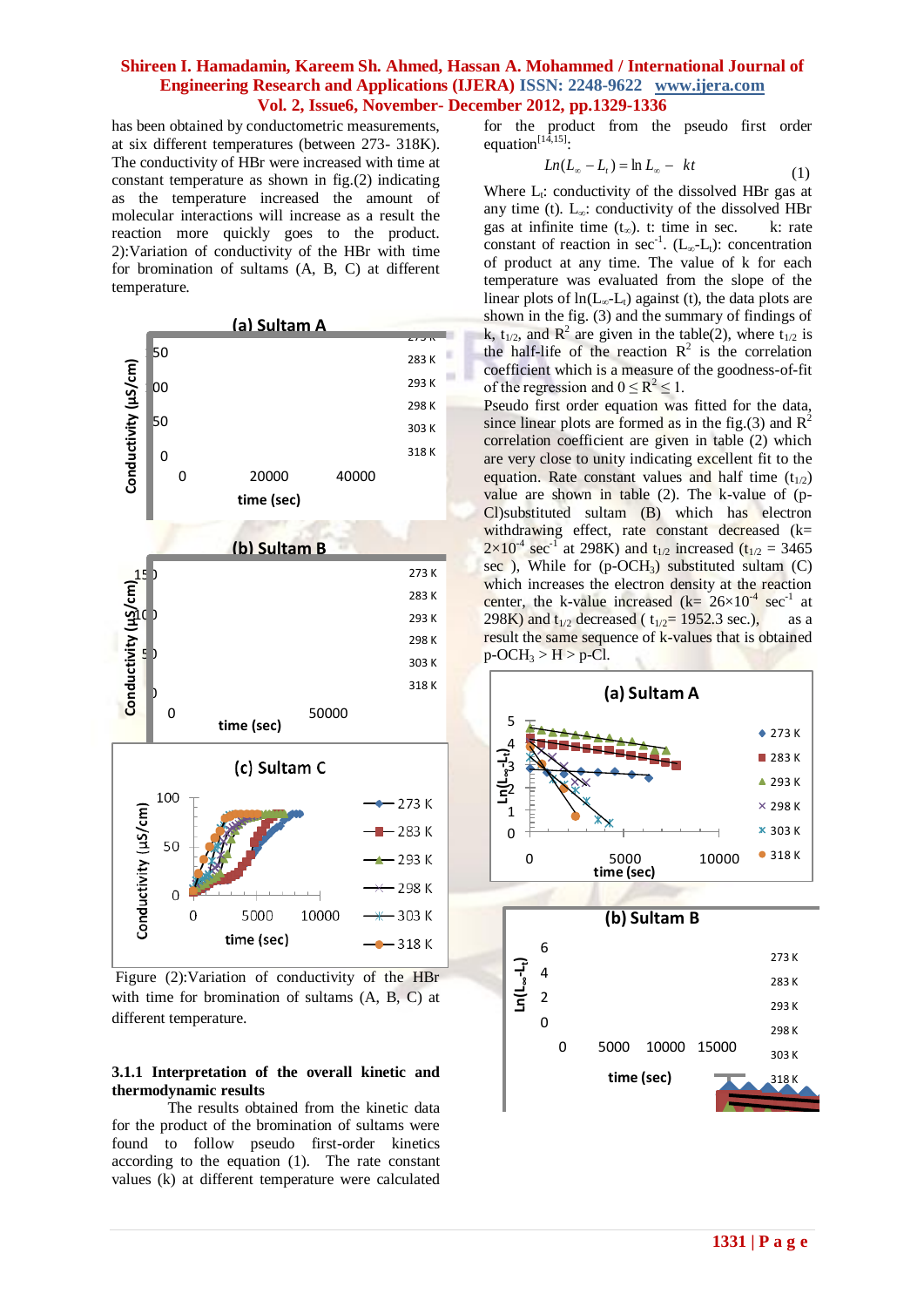

Figure (3): pseudo first order plot for the conductivity of the HBr of sultam (A, B, C) with bromine in chloroform using 1:15 molar ratio reactants.

Table (2): Observed rate constants, for the bromination of sultams by  $Br<sub>2</sub>$  with molar ratio (1:15).

| (a) For sultam A |  |  |
|------------------|--|--|

| Temp.(K) | $k_{obs} \times 10^{-4}$ (sec <sup>-1</sup> ) | $t_{1/2}$ (sec) | ${\bf R}^2$ |
|----------|-----------------------------------------------|-----------------|-------------|
| 273      | 0.72                                          | 9625            | 0.960       |
| 283      | 1.5                                           | 4620            | 0.982       |
| 293      | 3                                             | 2310            | 0.962       |
| 298      |                                               | 1732.5          | 0.969       |
| 303      | 9                                             | 770             | 0.921       |
| 318      | 16                                            | 433.125         | 0.974       |

(b) For sultam B

| Temp.(K)              | $k_{obs} \times 10^{-4}$ (sec <sup>-1</sup> ) | $t_{1/2}$ (sec) | $\mathbf{R}^2$ |
|-----------------------|-----------------------------------------------|-----------------|----------------|
| 273                   | 0.3                                           | 23100           | 0.974          |
| 283                   | 0.7                                           | 9900            | 0.984          |
| 293                   | 1.4                                           | 4950            | 0.997          |
| 298                   |                                               | 3465            | 0.956          |
| 303                   |                                               | 1732.5          | 0.951          |
| 318                   | 10                                            | 693             | 0.943          |
| $\left(\alpha\right)$ | $For$ cultam $\Gamma$                         |                 |                |

(c) For sultam C

| Temp. $(K)$ | $k_{obs} \times 10^{-4}$ (sec <sup>-1</sup> | $t_{1/2}$ (sec) | $\mathbf{R}^2$ |
|-------------|---------------------------------------------|-----------------|----------------|
| 273         | 9.8                                         | 5179.7          | 0.979          |
| 283         | 16                                          | 3172.589        | 0.906          |
| 293         | 21                                          | 2417.211        | 0.945          |
| 298         | 26                                          | 1952.3          | 0.972          |
| 303         | 31                                          | 1637.465        | 0.913          |
| 318         | 52                                          | 976.1           | 0.984          |

The rate constants for the reaction at the six different temperatures were plotted against 1/T and the activation energy  $(E_a)$  was calculated from the slope of the Arrhenius plot (as shown in fig. (6)) which shows a good straight line with the slope of  $(-E_a/R)$  as in the equation (2):

$$
\ln k = \ln A - E_a / RT \tag{2}
$$

From the obtained results of the activation energy E<sub>a</sub>, the enthalpy of activation  $ΔH^{\#}$ , entropy  $ΔS^{\#}$  and Gibbs free energy of activation  $\Delta G^*$  can be obtained using equations<sup>[11,13]</sup>:

$$
\Delta H^{\#} = E_a - RT \tag{3}
$$

$$
A = \frac{eKT}{e^{\frac{\Delta S^*}{R}}}
$$
 (4)

$$
h
$$
  
\n
$$
\Delta S^* = R(LnA - Ln(ek_bT/h))
$$
\n(5)

$$
\Delta G^{\text{#}} = \Delta H^{\text{#}} - T\Delta S^{\text{#}} \tag{6}
$$

where  $k_b$  = 1.3806\*10<sup>-23</sup> J K<sup>-1</sup>, h = 6.626\*10<sup>-34</sup> J sec.

 Table(3) show that the reactants needs higher energy to reach transition state for the sultam  $(B)$  ( $E_a$ )  $= 56.797$  KJ. mol<sup>-1</sup>) as compared with unsubstituted sultam ( $E_a$ = 51.586 KJ.mol<sup>-1</sup>) while lower energy needed for sultam (C)  $(E_a = 19.579 \text{ KJ} \cdot \text{mol}^{-1})$  this is due to electron withdrawing and donating effect respectively.  $\Delta H^*$  values are positive (as in table (4)) indicating the endothermic behavior for these reactions.

The values of  $\Delta H^*$  are positive means consumes energy in its process. Relatively low values of (A) pre-exponential factor were explained according to the transition state theory<sup>[12]</sup>, by the decrease in partition function of the transition state,  $Q_{AB}^*$ , and the increase in the partition functions of the reactants,  $Q_A$  and  $Q_B$ , according to the equation (7):

$$
A = \frac{KT}{h} * \frac{Q_{AB}^*}{Q_A Q_B} \tag{7}
$$

Which indicate the more rigid configuration with less degrees of freedom for the activated complex which has a simpler configuration than the reactant molecules. The study of the bromination of sultams are gave negative low values for  $\Delta S^*$  as shown in table  $(3,4)$ ,  $\Delta S^*$  value for (p-Cl) substituted sultam (B)  $(\Delta S^{\dagger} = -132.209 \text{ J K}^{-1} \text{mol}^{-1})$  electron withdrawing group causes unstable transition state, while for (p-OCH<sub>3</sub>) substituted group( $\Delta S^{\#}$ = -237.448 JK<sup>-1</sup>mol<sup>-1</sup>) which formed more stable transition state.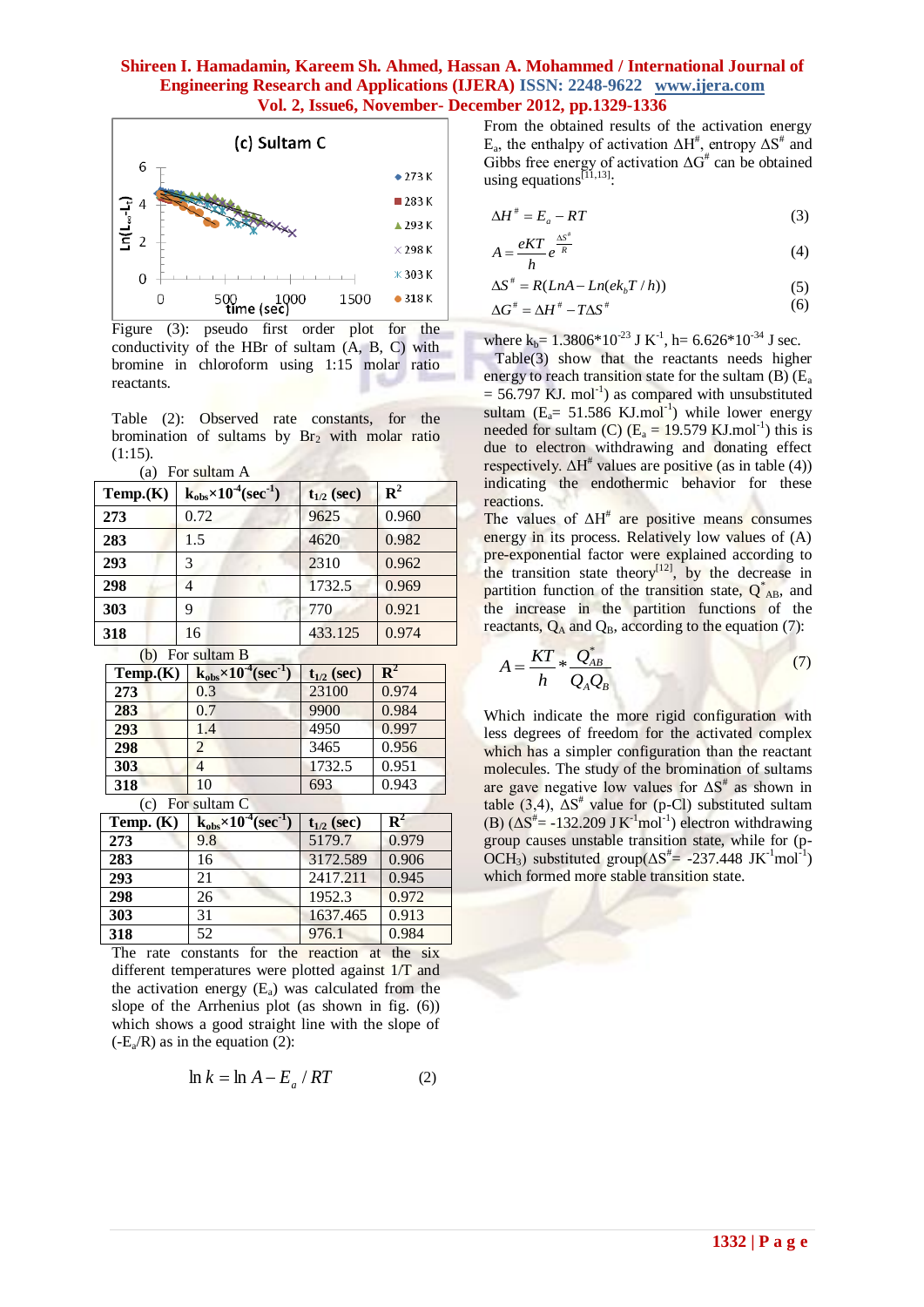

Figure (4): Arrhenius plots for bromination of sultams (A, B, C) at different temperatures using  $(1:15)$  molar ratio of sultam: Br<sub>2</sub>.

Table (3): Arrhenius parameters and entropies of activation for the bromination of sultams (A, B, C) using (1:15) molar ratio of sultam:  $Br_2$ .

| Sulta<br>m | $\rm E_a$<br>(KJ.mol) | $R^2$ | A-factor/<br>$s^{-1}$ | $\Delta S^{\#}$<br>$(J K^{-1} mol^{-1})$<br>at 298K |
|------------|-----------------------|-------|-----------------------|-----------------------------------------------------|
| A          | 51.586                | 0.978 | $5.150\times10^{5}$   | $-143.874$                                          |
| B          | 56.797                | 0.991 | $2.094\times10^{6}$   | $-132.209$                                          |
|            | 26.187                | 0.986 | $1.023 \times 10^{2}$ | $-214.742$                                          |
|            |                       |       |                       |                                                     |

Table (4): Thermodynamic parameters for the bromination reaction of sultams (A, B, C) using  $(1:15)$  molar ratio of sultam: Br<sub>2</sub>.

| Sultam        | $-1$ , $r_{\rm F}$<br>Temp.<br>(K) | $\Delta H^{#}(KJ$ .mol <sup>-1</sup> ) | $\Delta S^{\#}$<br>$(JK^{-1}mol^{-1})$ |
|---------------|------------------------------------|----------------------------------------|----------------------------------------|
|               | 273                                | 49.316                                 | $-143.145$                             |
|               | 283                                | 49.233                                 | $-143.444$                             |
| $\mathbf{A}$  | 293                                | 49.150                                 | $-143.733$                             |
|               | 298                                | 49.109                                 | $-143.874$                             |
|               | 303                                | 49.067                                 | $-144.012$                             |
|               | 318                                | 48.942                                 | $-144.414$                             |
|               | 273                                | 54.527                                 | $-131.481$                             |
|               | 283                                | 54.444                                 | $-131.780$                             |
|               | 293                                | 54.361                                 | $-132.068$                             |
| B             | 298                                | 54.319                                 | $-132.209$                             |
|               | 303                                | 54.277                                 | $-132.347$                             |
|               | 318                                | 54.153                                 | $-132.749$                             |
|               | 273                                | 23.917                                 | $-214.014$                             |
|               | 283                                | 23.834                                 | $-214.313$                             |
|               | 293                                | 23.751                                 | $-214.602$                             |
| $\mathsf{C}$  | 298                                | 23.709                                 | $-214.742$                             |
|               | 303                                | 23.668                                 | $-214.881$                             |
|               | 318                                | 23.543                                 | $-215.282$                             |
| $\sim$ $\sim$ |                                    | $\cdot$ .<br>$\blacksquare$            | $\lambda = -1$                         |

**3.2 The bromination using sultam : Br2 (15:1) molar ratio** 

For Sultam:Br<sub>2</sub> (15:1) reaction,  $H^1$ - and  $C^{13}$ -nmr, IR and UV-data are very close to un substituted sultam. Of course a reaction has been achieved between 1mmole of bromine and 15mmole sultam but the product disappeared between the large quantities of sultam.

#### **3.3 The bromination using sultam :**  $Br_2(1:1)$ **molar ratio**

The study of bromination of sultams also carried out using equi molar ratio of each reactants (sultam and  $Br<sub>2</sub>$ ), the variation of conductivity with time are shown in fig.(5) as we see the conductivity of the HBr increase with time indicating that the reactions are clean forward processes, since no equilibrium was observed during kinetic runs.

The rate law can be expressed by the equation:

$$
\frac{a[product]}{dt} = k[Br_2][Sultam] \qquad (8)
$$

These reactions were determined as second order equation; first-order with respect to each reactant and can be described by equation  $(9)^{[14-17]}.$ 

$$
\frac{L_t}{L_{\infty}(L_{\infty}-L_t)} = kt \tag{9}
$$

Which means that the straight line plot of  $L_t/(L_\infty(L_\infty$ - $L<sub>t</sub>$ )) with the time (t) has a slope (k) which is the second order rate constant, the plots show excellent fit to the second order equation as shown in fig. (6) and the data are tabulated in the table (5).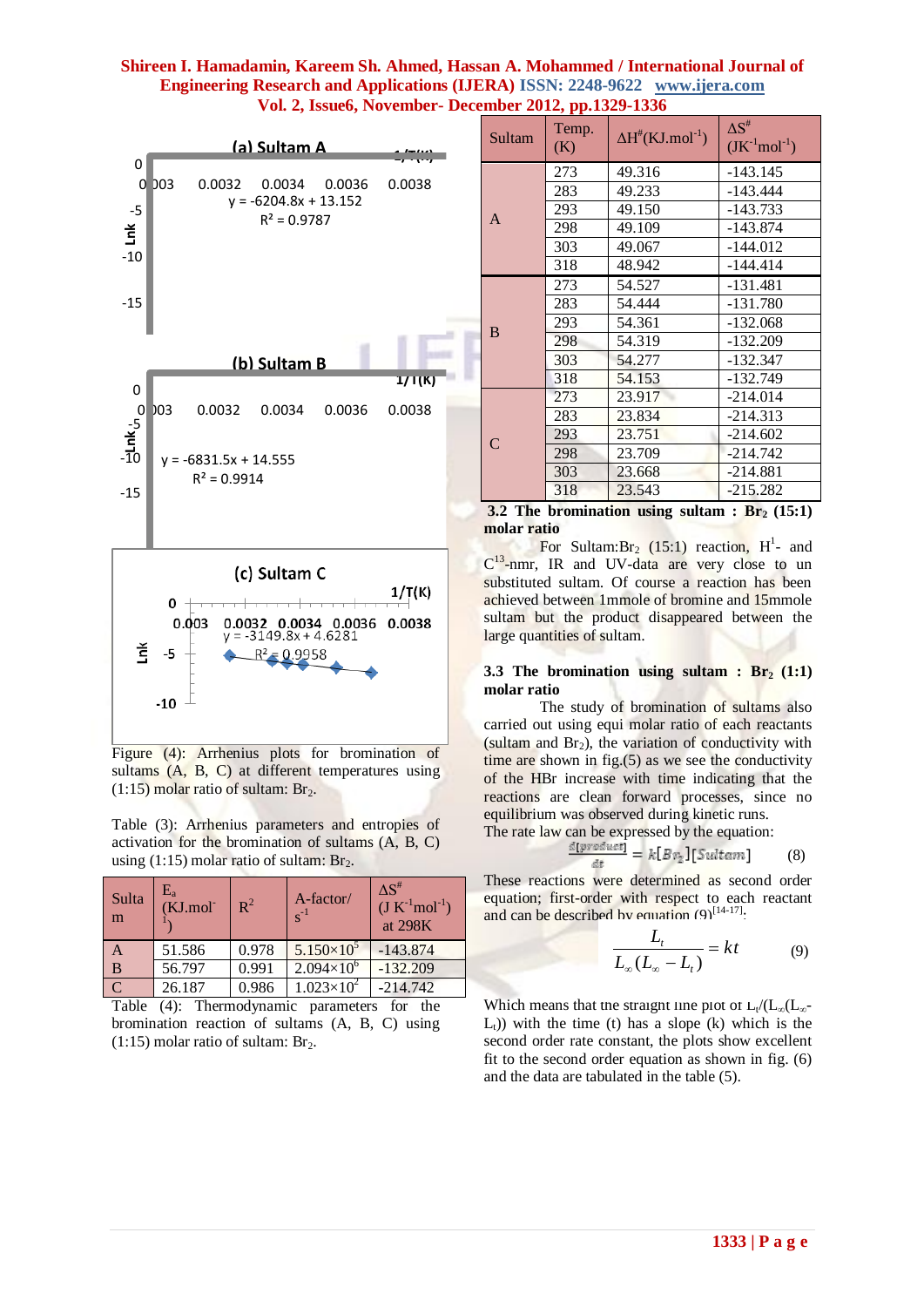

Figure (5): Variation of conductivity of HBr with time for bromination of sultams (A, B, C) at different temperatures using (1:1) molar ratio of sultam:  $Br<sub>2</sub>$ .





Figure (6): second order plot for the conductivity of HBr for bromination of sultams (A, B, C) at different temperatures using (1:1) molar ratio of sultam: Br<sub>2</sub>.

Due to electron withdrawing effect of (p-Cl)substituted sultam  $(B)$  in table  $(5)$  k-values are smaller as compared with unsubstituted sultam (A) indicates that the reaction are slower which is decreases the electron density at the reaction center, while the k-values are higher in the presence of (p-OCH<sub>3</sub>) which is electron donating group which is increase the electron density on the reaction center.

Table (5): Observed rate constants, for the bromination of sultams with  $Br<sub>2</sub>$ .

(a) For sultam A (b) For sultam B

| Temp.<br>(K) | $k_{obs}\times10^{-4}$<br>$(\sec^{-1} L \text{.} \text{mol}^{-1})$  | $t_{1/2}$ (sec) | ${\bf R}^2$ |
|--------------|---------------------------------------------------------------------|-----------------|-------------|
| 273          | 1.9                                                                 | 26716.54        | 0.960       |
| 283          | 5                                                                   | 10152.28        | 0.944       |
| 293          | 12                                                                  | 4230.118        | 0.937       |
| 298          | 18                                                                  | 2820.079        | 0.929       |
| 303          | 27                                                                  | 1880.053        | 0.917       |
| 318          | 88                                                                  | 576.8343        | 0.914       |
|              |                                                                     |                 |             |
| Temp.<br>(K) | $k_{obs}$ $\times 10^{-4}$<br>$(\sec^{-1} L \cdot \text{mol}^{-1})$ | $t_{1/2}$ (sec) | ${\bf R}^2$ |
| 273          |                                                                     | 50761.42        | 0.963       |
| 283          | 3.4                                                                 | 14929.83        | 0.937       |
| 293          | 10                                                                  | 5076.142        | 0.958       |
| 298          | 16                                                                  | 3172.589        | 0.904       |
| 303          | 27                                                                  | 1880.053        | 0.984       |

(c) For sultam C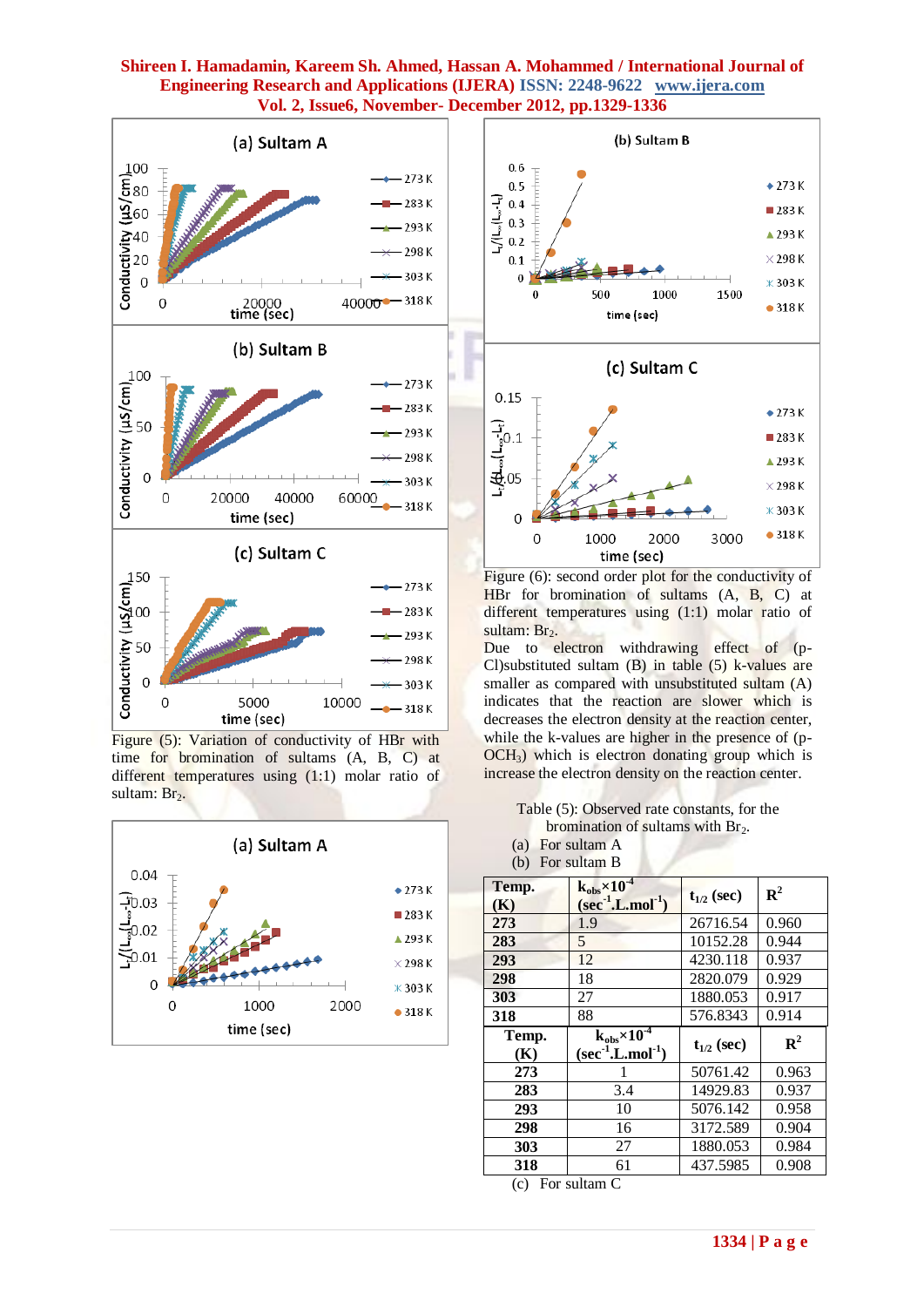| Temp.<br>(K) | $k_{obs}$ $\times 10^{-4}$<br>$(\sec^1 L \cdot \text{mol}^{-1})$ | $t_{1/2}$ (sec) | $\mathbf{R}^2$ |
|--------------|------------------------------------------------------------------|-----------------|----------------|
| 273          | 11                                                               | 4614.675        | 0.991          |
| 283          | 16                                                               | 3172.589        | 0.935          |
| 293          | 23                                                               | 2207.018        | 0.996          |
| 298          | 27                                                               | 1880.053        | 0.986          |
| 303          | 31                                                               | 1637.465        | 0.906          |
| 318          | 49                                                               | 1035.947        | 0.963          |

## **3.3.1 Interpretation of the overall kinetic and thermodynamic results**

Also the electronic (withdrawing and donating) effect are seen in the activation energies as in table (6), the sequence of  $E_a$  is :  $p-Cl > H > p-$ OCH3. The reactions are consumes energy in its processes, they are endothermic reactions giving positive values of  $\Delta H^*$ . The abnormal value of (A) pre-exponential value and low negative value of  $\Delta S^*$ indicates the more rigid configuration with less degrees of freedom for the activated complex than those of the reactant molecules, also the presence of electron withdrawing effect (p-Cl) lead to higher value of  $\Delta S^*$  ( $\Delta S^* = 52.287$  JK<sup>-1</sup>mol<sup>-1</sup> at 298K) comparing with unsubstituted sultam  $(\Delta S^{\#} = 100.117$  JK $^{-1}$ mol $^{-1}$  at 298K) which causes unstable transition state, but the presence of the electron donating group lead to lower value of  $\Delta S^*$  ( $\Delta S^*$  = - $222.190$  JK<sup>-1</sup>mol<sup>-1</sup> at 298K)

which produces the more stable transition state.





Figure (7): Arrhenius plots for bromination of sultams (A, B, C) at different temperatures using  $(1:1)$  molar ratio of sultam: Br<sub>2</sub>.

Table (6): Arrhenius parameters and entropies of activation for the bromination of sultams (A, B, C) using  $(1:1)$  molar ratio of sultam: Br<sub>2</sub>.

| Sult<br>am    | $E_{a}$<br>(KJ.<br>$mol-1$ | $\mathbb{R}^2$ | A-factor<br>$(\sec^{-1} L)$<br>$mol^{-1}$ ) | $\Delta S^{\#}$<br>$(J K^{-1} mol^{-1})$<br>at 298K |
|---------------|----------------------------|----------------|---------------------------------------------|-----------------------------------------------------|
| A             | 61.245                     | 0.999          | $9.943\times10^{7}$                         | $-100.117$                                          |
| B             | 75.733                     | 0.999          | $3.133\times10^{10}$                        | $-52.287$                                           |
| $\mathcal{C}$ | 23.922                     | 0.999          | $0.239\times10^{2}$                         | $-222.190$                                          |

Table (7): Thermodynamic parameters for the bromination reaction of sultams (A, B, C) using  $(1:1)$  molar ratio of sultam: Br<sub>2</sub>.

| Sultam       | Temp.<br>(K) | $\Delta H^{\#}$<br>$(KJ$ .mol <sup>-1</sup> ) | $\Delta S^{\#}$<br>$(J K^{-1} mol^{-1})$ |
|--------------|--------------|-----------------------------------------------|------------------------------------------|
|              | 273          | 58.976                                        | $-99.3890$                               |
|              | 283          | 58.893                                        | $-99.6881$                               |
| A            | 293          | 58.809                                        | $-99.9768$                               |
|              | 298          | 58.768                                        | $-100.117$                               |
|              | 303          | 58.726                                        | $-100.255$                               |
|              | 318          | 58.602                                        | $-100.657$                               |
|              | 273          | 73.463                                        | $-51.558$                                |
|              | 283          | 73.380                                        | $-51.857$                                |
| B            | 293          | 73.297                                        | $-52.146$                                |
|              | 298          | 73.255                                        | $-52.287$                                |
|              | 303          | 73.213                                        | $-52.425$                                |
|              | 318          | 73.089                                        | $-52.827$                                |
|              | 273          | 21.652                                        | $-221.461$                               |
|              | 283          | 21.569                                        | $-221.760$                               |
| $\mathsf{C}$ | 293          | 21.486                                        | $-222.049$                               |
|              | 298          | 21.445                                        | $-222.190$                               |
|              | 303          | 21.403                                        | $-222.328$                               |
|              | 318          | 21.278                                        | -222.730                                 |

#### **3.4 Reaction mechanism**